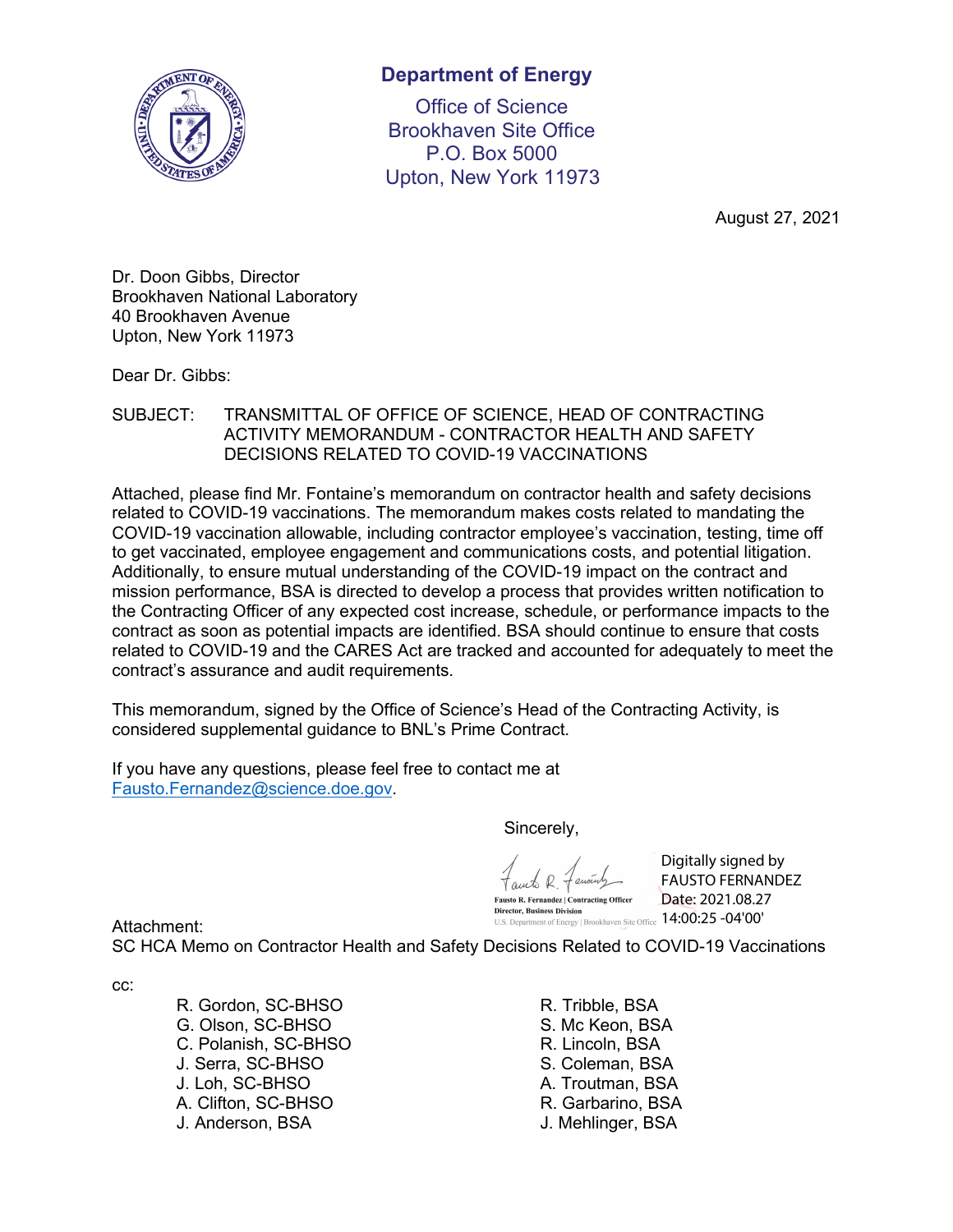

# Washington, DC 20585 **Department of Energy** Office of Science

August 27, 2021

## **MEMORANDUM FOR OFFICE OF SCIENCE CONTRACTING OFFICERS**

# **FROM:** JUSTON K. FONTAINE HEAD OF CONTRACTING ACTIVITY OFFICE OF SCIENCE

### **SUBJECT:** Contractor Health and Safety Decisions Related to COVID-19 Vaccinations

The Department of Energy (DOE) and the Office of Science (SC) are fully committed to the health and safety of its entire workforce, including its contractors, and to halting the spread of COVID-19 by relying on the best available data and science-based public health measures. Vaccines are the best line of defense in combating COVID-19 and ending the pandemic. Vaccines are now widely accessible throughout the United States, and the Food and Drug Administration recently granted full approval to the Pfizer vaccine for individuals over the age of 16.

Considering these developments and in accordance with the Department's recently issued COVID-19 Workplace Safety Framework, all Federal employees and contractors are strongly encouraged to get vaccinated against COVID-19. The vaccination of our federal employees and contractor employees will better protect our workforce and allow DOE to collectively move towards a safe and responsible reentry to the workplace.

Vaccines have also proven to be highly effective in protecting against severe disease and death from COVID-19 and known variants of the virus, including the Delta variant. DOE strongly supports contractors that decide to mandate that its employees receive COVID-19 vaccinations. Costs resulting from such a mandate are allowable in accordance with the terms and conditions of the contract. Such allowable costs may include the costs of a contractor employee's vaccination; testing; time off to get vaccinated; or costs for employee engagement and communications. In addition, the Department recognizes that the contractor may assume some increased costs and litigation risk in taking actions that it determines it needs to take to protect its workforce. Costs associated with potential litigation risk due to a contractor mandating that its employees receive the COVID-19 vaccine would also be allowable subject to the terms and conditions of its contract and, applicable law.

To ensure there is a thorough understanding of the impact on the contract, mission performance, the availability of funds to accommodate changes, and to determine the most effective approach for DOE's contractors and the Department, the Contracting Officer should work closely with cognizant program officials and the contractor to ensure the parties' mutual understanding of any